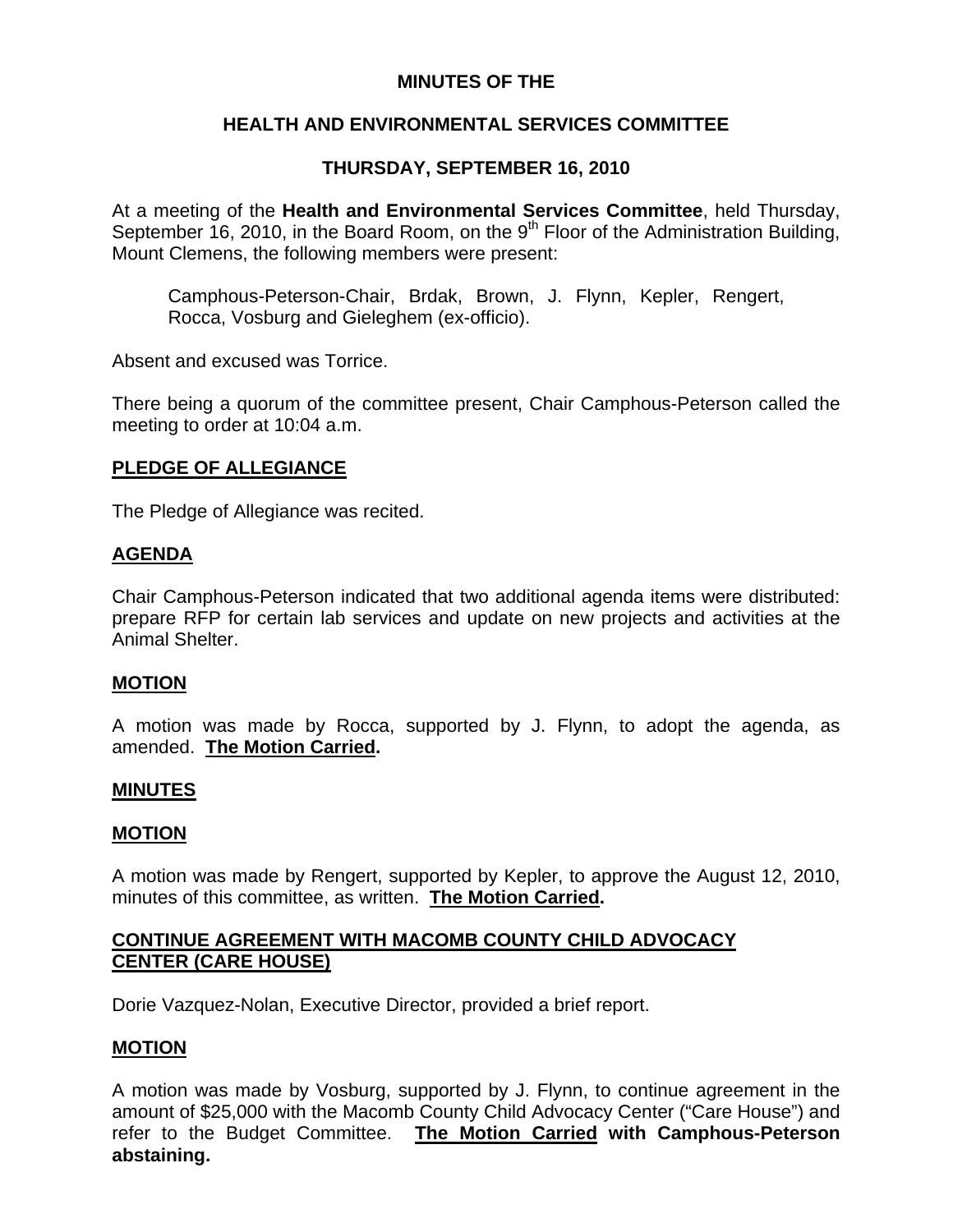# **PROSECUTOR'S ENVIRONMENTAL UNIT REPORT FOR JULY-AUGUST**

#### **MOTION**

A motion was made by Rocca, supported by Kepler, to receive and file the status report on the Prosecutor's Environmental Unit for July-August, as submitted by Luanne Laemmerman. **The Motion Carried.** 

### **REPORT FROM WATER QUALITY BOARD**

#### **MOTION**

A motion was made by Rocca, supported by J. Flynn, to receive and file a report of the Macomb County Water Quality Board outlining their August 10<sup>th</sup> meeting.

Steve Gold gave an overview.

The following commissioners spoke: Brown, Rengert, Brdak, J. Flynn and Vosburg.

Chair Camphous-Peterson called for a vote on the motion and **The Motion Carried.** 

## **S.W.I.M. TEAM REPORT FOR JULY**

#### **MOTION**

A motion was made by Kepler, supported by Rocca, to receive and file the S.W.I.M. Team Report for July. **The Motion Carried.** 

### **AUTHORIZE HEALTH DEPARTMENT'S PARTICIPATION IN BELLE RIVER WATERSHED ADVISORY GROUP**

#### **COMMITTEE RECOMMENDATION – MOTION**

A MOTION WAS MADE BY BROWN, SUPPORTED BY VOSBURG, TO RECOMMEND THAT THE BOARD OF COMMISSIONERS AUTHORIZE THE HEALTH DEPARTMENT'S PARTICIPATION IN THE BELLE RIVER WATERSHED ADVISORY GROUP. **THE MOTION CARRIED.** 

### **AUTHORIZE HEALTH DEPARTMENT TO WORK WITH PURCHASING DEPARTMENT TO PREPARE RFP FOR CERTAIN LAB SERVICES**

#### **COMMITTEE RECOMMENDATION – MOTION**

A MOTION WAS MADE BY KEPLER, SUPPORTED BY VOSBURG, TO RECOMMEND THAT THE BOARD OF COMMISSIONERS AUTHORIZE THE HEALTH DEPARTMENT TO WORK WITH THE PURCHASING DEPARTMENT TO PREPARE AN RFP FOR CERTAIN LAB SERVICES.